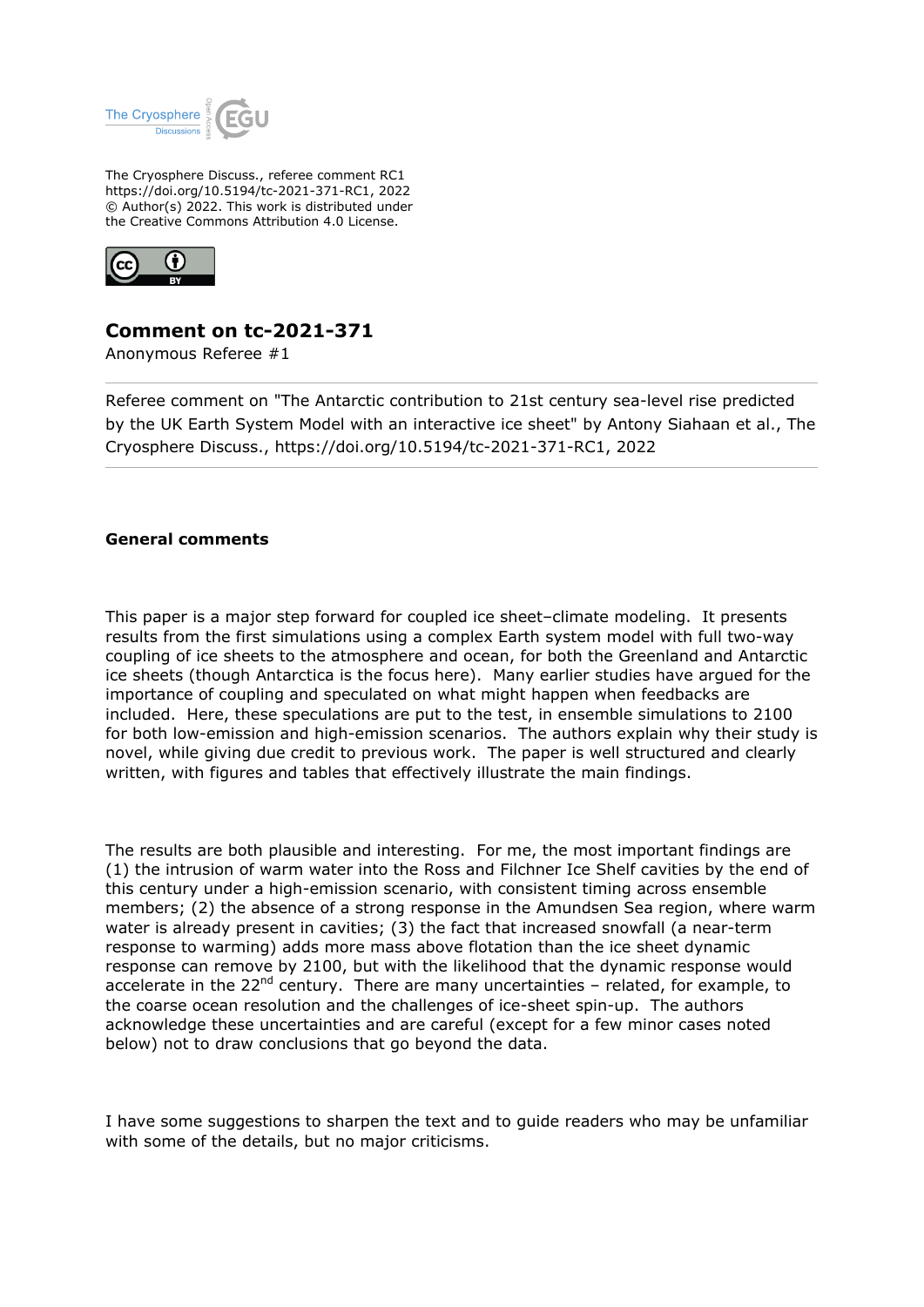## **Specific comments**

- p. 5, l. 127: Here or below, it would be useful to say more about how NEMO computes basal melt rates. It would be good to know, for instance, whether the melt rate is a strictly linear function of the thermal forcing, or if it also depends on the speed of the sub-shelf ocean current.
- p. 6, l. 162: "ice sheet model projections are typically initialized without any spinup". I would say "often" instead of "typically", because many ice sheet models (roughly half the models in the ISMIP6 projections) are spun up in some way.
- p. 7, l. 211: Were basal melt rates assumed to be zero in the Cornford (2016) initialization? If so, please state this, since the tuned ice-shelf viscosity could be compensating for missing basal melt.
- $p. 8$ , I. 221: What is the magnitude of the steady value where the rms thickness rate settles? In what regions is the remaining drift largest? Did you do multi-century standalone ice sheet runs, continuing with the same forcing? Such runs would increase confidence that the drift is small enough to maintain stable grounding lines.
- p. 9, Fig. 1: In general, the figures in the paper are informative and easy to interpret. However, many figures (including this one) use a rainbow color scale that could be problematic for color-blind readers. Please consider a different scale.
- p. 11, Fig. 3: In Figs. 3a and 3b, there is good agreement with observations in the thinning of Pine Island and Thwaites Glaciers and thickening of the Kamb Ice Stream. My understanding is that this is largely the result of tuning basal coefficients to match observed ice speeds in the BISICLES spin-up. We would expect the tuned velocities to change the thickness in places where ice flow has recently accelerated (for PIG and Thwaites) or decelerated (for Kamb). This can be inferred from the text, but could be made more explicit for readers who are unfamiliar with tuning strategies.
- Another notable feature of Fig. 3 is the general slowing and thinning of ice shelves. The text (p. 12, l. 298) attributes the thinning to the SMB and basal melt forcing from the climate model. Is basal melt primarily responsible for shelf thinning, or does SMB also play an important role?
- p. 12, l. 297: Why would this slowing mostly occur during the first year of the standalone ice sheet initialization stage? I would expect it to occur more gradually as the shelf thins.
- p. 12, l. 302: You refer to "the SMB and basal melting implicit in the inverted reference velocities". I am not sure what this means. My understanding is that the SMB and basal melting in the BISICLES spin-up are part of the input forcing, with SMB based on reanalysis and basal melting (possibly?) set to zero. In that case, the shock could be attributed to the fact that the SMB and basal melt rates in the adjustment process (derived from the UKESM historical run and standalone ocean spin-up) are different from the SMB and basal melt rates in the spin-up. It would be helpful to describe or plot the differences.
- p. 15, Sect 3.2.1: The abrupt transition to warm water for the Filchner Ice Shelf is a very interesting result in an ESM, consistent with the recent regional studies.
- p. 16, Fig. 6: Since the transition occurs near 2100, I suggest extending the x-axis to 2115, if possible.
- p. 15, Sect 3.2.2: The transition to a warm Ross Ice Shelf cavity is another very interesting result, notwithstanding the fresh bias in the Ross Sea.
- p. 29, l. 629: "These results may indicate the bigger potential that Ross/Weddell sectors have in becoming major sea level contributors in future warming scenarios." Here, "bigger" seems to mean "bigger than PIG and Thwaites". It's true that the Ross and Weddell sectors have the potential to become major sea level contributors, but it's also true (based on present-day observations and published simulations) that PIG and especially Thwaites could be major contributors. The Amundsen Sea contribution might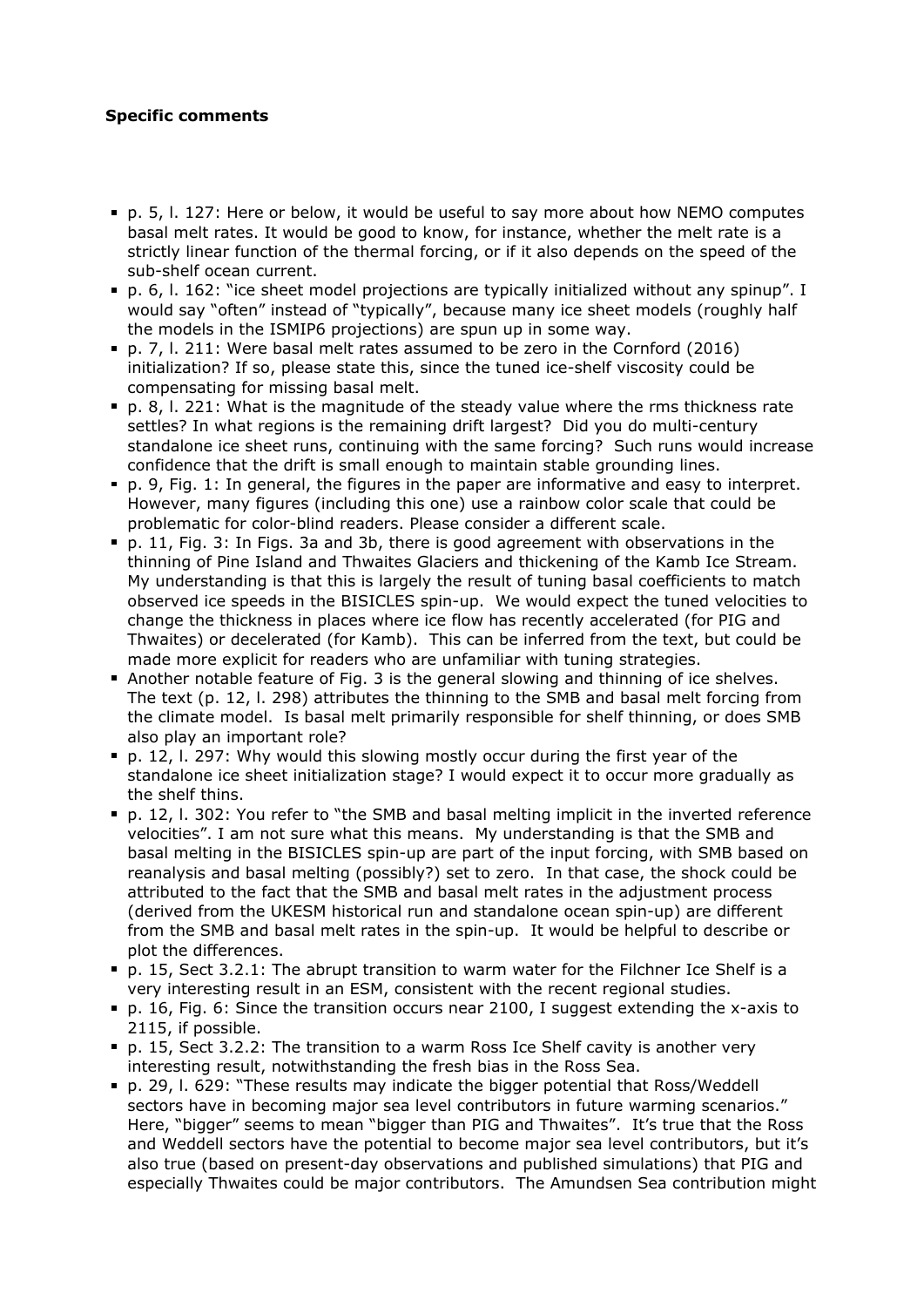not be captured by the model, for the reasons discussed in Section 4.3. So I suggest rewording this claim.

- p. 29, ll. 642ff: This paragraph is a good summary of the novelty and importance of the study.
- p. 30, l. 666. The SROCC is cited several times, but I couldn't find a citation of AR6. Please add AR6 citations where appropriate. For context, I suggest including the projected GMSL from Antarctica under low and high forcing scenarios, according to AR6.
- p. 30, l. 667: It's plausible that the AIS would have a positive mass balance in this century, but it's misleading to call this a "rapid sea level fall". The snowfall contribution is better described as a modest offset ( $\sim$ 2 cm) to a robust global trend of rising sea level (28 to 55 cm by 2100 under SSP1-19, and 63 to 102 cm by 2100 under SSP5-85, according to AR6).
- p. 31, l. 701: "… do not retreat." Doesn't Fig. 15 show some GL retreat for PIG and Thwaites?
- p. 31, l. 705: "Nevertheless, the impact of a future strong climate change in Amundsen Sea cavities is unlikely to be larger than our modelled changes in the Ross/Weddell cavities. This is because the Amundsen continental shelf and ice shelf cavities are already filled with the warm Circumpolar Deep Water and hence there is less potential for further warming and strong ice response." I think this is a bit too strong. It may be true that the ASE cavities have less potential for further warming, but this does not imply less potential for strong ice response. Because of its bed geometry, Thwaites might already be retreating unstably, or might be near a threshold such that it could be tipped into unstable retreat with a small amount of additional warming.
- p. 32, l. 715: "do not appear to simulate". I suggest "do not simulate".
- p. 33, Section 5: Many conclusions already appear in the Discussion section. Since some readers will look at only the Abstract and Conclusions, I suggest adding some content in Section 5. For example:
- You say here that these are the first AOGCM runs with full two-way ice-climate coupling; you could add a sentence or two (as in Section 4.1) about why this is important.
- You could point out that the Filchner warming is consistent with previous modeling studies, whereas the Ross warming is something new.
- You could mention the ASE non-response, with appropriate caveats about uncertainty.
- I would not end the paper with a sentence that refers to the Ross Ice Shelf alone.

## **Technical corrections**

- $p. 1$ , l. 21: "of **the**  $21^{st}$  century"
- $p. 5$ , l. 137: The phrasing is awkward, with two uses of "along with"
- p. 7, l. 189: "integration" without the "s"
- p. 7, l. 210: "caving" -> "calving"
- p. 13, Fig. 4 caption: "The white boxes"
- p. 14, l. 330: "where the SSP1-EM melt rates become"?
- $p. 14$ , l. 334: "large cold" -> "large, cold"
- $p. 16$ , l. 358: "on the ice front" -> "at the ice front"
- p. 16, l. 360: "The shelf" -> "Water on the continental shelf" or something similar. In